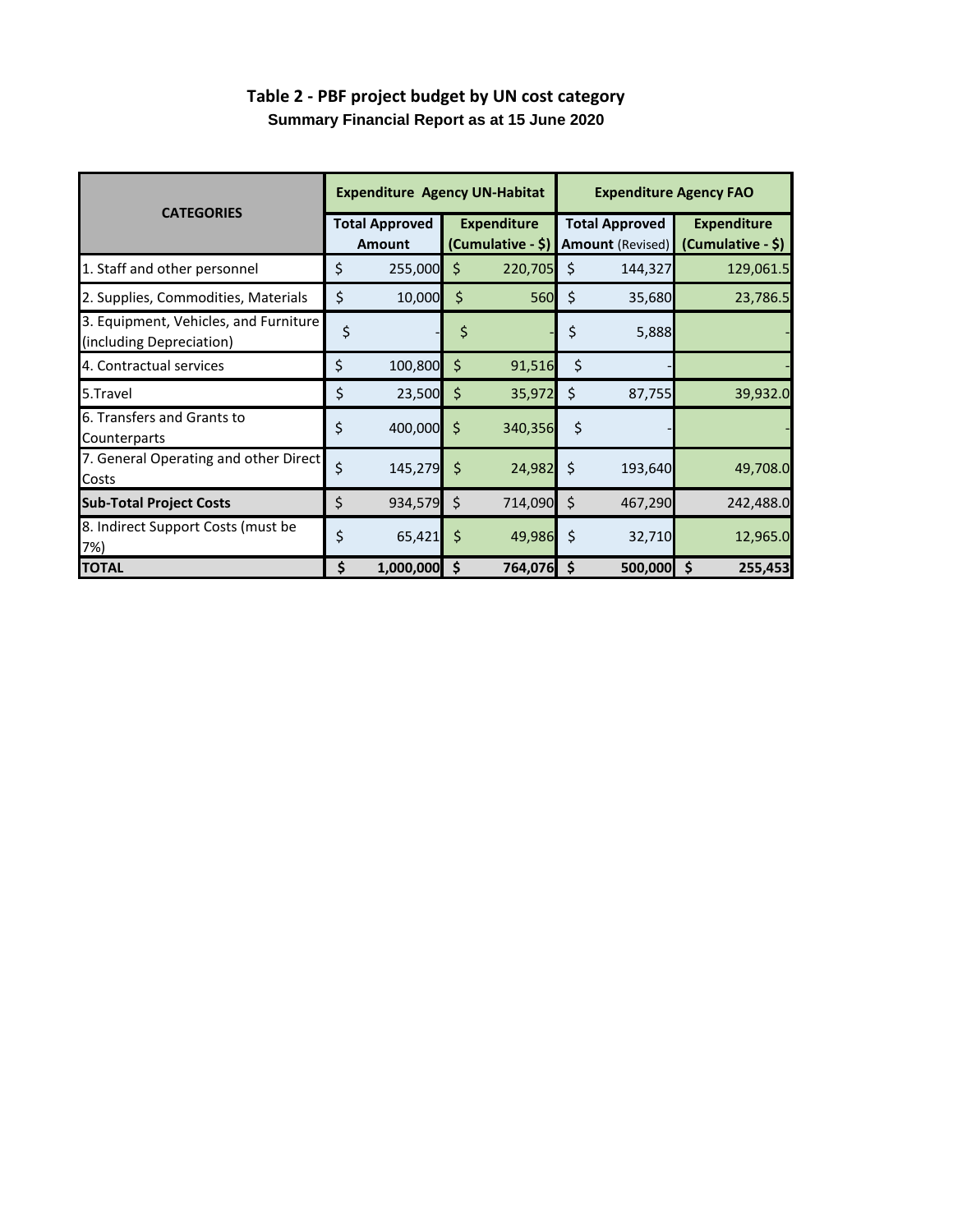## **Annex D - PBF project budget**

## **Table 1 - PBF project budget by Outcome, output and activity**

| Outcome/ Output<br>number         | Outcome/ output/ activity formulation:                                                                                                                                                                                                     | Budget by recipient organization in USD - Please add a new<br>column for each recipient organization |                 |                         | Percent of budget<br>for each output<br>reserved for direct<br>action on gender<br>eqaulity (if any): | <b>Expenditure</b> by recipient organization in USD - Please<br>add a new column for each recipient organization |                 |                | Level of expenditure/ commitments in USD (to provide<br>at time of project progress reporting):                                                                                                                                                                               | Any<br>remarks<br>(e.g. on<br>types of<br>inputs<br>provided or<br>budget<br>justification<br>, for<br>example if |
|-----------------------------------|--------------------------------------------------------------------------------------------------------------------------------------------------------------------------------------------------------------------------------------------|------------------------------------------------------------------------------------------------------|-----------------|-------------------------|-------------------------------------------------------------------------------------------------------|------------------------------------------------------------------------------------------------------------------|-----------------|----------------|-------------------------------------------------------------------------------------------------------------------------------------------------------------------------------------------------------------------------------------------------------------------------------|-------------------------------------------------------------------------------------------------------------------|
|                                   |                                                                                                                                                                                                                                            | <b>UN-Habitat</b>                                                                                    | <b>FAO</b>      | <b>Total</b>            |                                                                                                       | <b>UN-Habitat</b>                                                                                                | <b>FAO</b>      | <b>Total</b>   |                                                                                                                                                                                                                                                                               | high TA or<br>travel costs)                                                                                       |
|                                   | OUTCOME 1: Women's groups have enhanced capacity to demand and secure accountability from government for women's land rights and equitable access to land from traditional authorities and governments                                     |                                                                                                      |                 |                         |                                                                                                       |                                                                                                                  |                 |                |                                                                                                                                                                                                                                                                               |                                                                                                                   |
| Output 1.1:                       | <b>Increasing awareness among</b><br>communities and traditional leaders<br>(male and female) on Women's Land<br>rights and Gender responsive land<br>dispute resolution mechanism                                                         | $250,000$ \ \\$                                                                                      |                 | 250,000.00<br>-S        | 100%                                                                                                  | 250,000.00                                                                                                       |                 | 250,000.00     | UNH - Semi: 80%, (200,000 USD), Annual: 100%<br>$(250,000$ USD)                                                                                                                                                                                                               |                                                                                                                   |
| Activity 1.1.1:                   | Create awareness on women's land rights<br>among communities and their leaders<br>through a mass campaign                                                                                                                                  | $100,000$ \$                                                                                         |                 | 100,000                 | 100%                                                                                                  | 100,000.00                                                                                                       |                 | 100,000        | UNH - Staff Personnel and Contract Service:<br>1) NRC AoC 2). GLTN technical support                                                                                                                                                                                          | 100%                                                                                                              |
| Activity 1.1.2:                   | 10 information centers established and<br>functional to help IDPs/Returnees and<br>host communities to ensure access to<br>relevant information on women's land<br>rights                                                                  | $150,000$ \$                                                                                         |                 | 150,000.00<br>-S        | 100%                                                                                                  | 150,000.00                                                                                                       |                 | 150,000<br>l S | UNH - Staff Personnel and Contract Service:<br>1) NRC AoC 2). GLTN technical support                                                                                                                                                                                          | 80%                                                                                                               |
| Output 1.2:                       | <b>Enhanced skills and understanding of</b><br>traditional authorities and their<br>leaders (female and male) on gender<br>responsive land dispute resolution                                                                              | $175,000$ \$                                                                                         |                 | 175,000                 | 95%                                                                                                   | 110,500.00                                                                                                       | ж.              | 110,500        | UNH - Semi: 40%, (70,000 USD), Annual: 90%<br>(157,500 USD), End: 100% (175,000 USD)                                                                                                                                                                                          |                                                                                                                   |
| Activity 1.2.1:                   | Training needs assessment and capacity<br>mapping of the women leaders and their<br>male counterpart                                                                                                                                       | 30,000                                                                                               |                 | 30,000                  | 95%                                                                                                   | 27,000.00                                                                                                        |                 | - S            | UNH - Travel, Staff Personnel and Contract Service:<br>1). Mission of 8 to Juba and Wau in September (3 from<br>27,000 Kenya 1 from SA and 4 from Juba) 2). Payment of 3<br>consultants 3). Technical support from GLTN. 1<br>training pending completion                     | 90%                                                                                                               |
| Activity 1.2.2:                   | Training curriculum development on<br>Gender responsive GLTN tools                                                                                                                                                                         | 35,000                                                                                               |                 | 35,000<br>$0 \text{ s}$ | 95%                                                                                                   | 35,000.00                                                                                                        |                 | 35,000         | UNH - (Above mission and payment covers this activity)                                                                                                                                                                                                                        | 100%                                                                                                              |
| Activity 1.2.3:                   | Conduct training on gender sensitive land<br>dispute resolution mechanism (Gender<br>responsive GLTN tools)                                                                                                                                | 50,000                                                                                               |                 | 50,000                  | 95%                                                                                                   | 20,000.00                                                                                                        |                 | 20,000         | UNH - Preparatory activities completed                                                                                                                                                                                                                                        | 30%                                                                                                               |
| Activity 1.2.4:                   | Organize dialogues among traditional<br>authorities and women leaders, youth<br>groups to increase understanding and<br>commitment for gender responsive land<br>dispute resolution                                                        | 30,000                                                                                               |                 | 30,000<br>-S            | 95%                                                                                                   | 28,500.00                                                                                                        |                 | 28,500<br>- S  | UNH - Staff personnel and contract service:<br>1) NRC AoC 2). GLTN technical support                                                                                                                                                                                          | 95%                                                                                                               |
| Activity 1.2.5:                   | Exchange visit to other countries for<br>learning of gender responsive land dispute<br>resolution                                                                                                                                          | 30,000                                                                                               |                 | 30,000                  | 95%                                                                                                   |                                                                                                                  |                 |                | UNH - This activity will not be done and funds are most<br>likely to be channeled to other activities due to Covid-19<br>pandemic.                                                                                                                                            | 0%                                                                                                                |
| Output 1.3:                       | Land occupancy certificate obtained<br>from the traditional authorities for the<br>women headed households<br>Doccumentation support to traditioanl                                                                                        | 130,000                                                                                              |                 | 130,000.00<br>01S       | 100%                                                                                                  | 85,121.51                                                                                                        |                 | 85,121.51      |                                                                                                                                                                                                                                                                               |                                                                                                                   |
| Activity 1.3.1:                   | authorities (printing and designing of land<br>ocupancy certificates)<br>Financial support to women to obtain land                                                                                                                         | 20,000                                                                                               |                 | 20,000                  | 100%                                                                                                  | 15,121.51                                                                                                        |                 | 15,122         | UNH - Mission for activity 1.2.1 partly covers this                                                                                                                                                                                                                           | 75%                                                                                                               |
| Activity 1.3.2:                   | occupancy certificate if needed                                                                                                                                                                                                            |                                                                                                      |                 | 50,000.00<br>-S         | 100%                                                                                                  | 10,000.00                                                                                                        |                 | 10,000         |                                                                                                                                                                                                                                                                               | 20%                                                                                                               |
| Activity 1.3.3:                   | Legal Support to women to secure access<br>to land                                                                                                                                                                                         |                                                                                                      |                 | 60,000.00               | 100%                                                                                                  | 60,000.00                                                                                                        |                 | 60,000         | UNH - NRC AoC - 50% implemented                                                                                                                                                                                                                                               | 50%                                                                                                               |
| TOTAL \$ FOR OUTCOME 1: \$555,000 |                                                                                                                                                                                                                                            | 555,000                                                                                              |                 | 555,000                 |                                                                                                       | 445,621.51                                                                                                       |                 | 445,622        |                                                                                                                                                                                                                                                                               |                                                                                                                   |
|                                   | vulnerable women groups returning from IDP camps.                                                                                                                                                                                          |                                                                                                      |                 |                         |                                                                                                       |                                                                                                                  |                 |                | OUTCOME 2: Improved land management and more gender responsive administrative system at state and county level, and reform of land policy at national level, facilitate/enhance secure access and ability of women to negotiat                                                |                                                                                                                   |
| Output 2.1:                       | <b>Enhanced skills and understanding on</b><br>gender sensitive land management,<br>land administration and land dispute<br>resolution in line with land act 2009 of<br>Government officials working at<br>national, state and local level | $115,000$ \ \$                                                                                       |                 | 115,000.00<br>-SS       | 90%                                                                                                   | 67,582.00                                                                                                        | $\sim$          | 67,582.00      | Semi: 40%, (46,000 USD), Annual: 90% (103,500<br>USD), End: 100% (115,000 USD)                                                                                                                                                                                                |                                                                                                                   |
| Activity 2.1.1:                   | Training needs assessment                                                                                                                                                                                                                  | 20,000                                                                                               |                 | 20,000.00               | 90%                                                                                                   | 20,375.00                                                                                                        |                 | 20,375         | UNH - Travel, Staff Personnel and contract service:<br>1). Mission of 8 to Juba and Wau in September (3 from<br>Kenya 1 from SA and 4 from Juba) 2). Payment of 3<br>consultants 3). Technical support from GLTN                                                              | 100%                                                                                                              |
| Activity 2.1.2:                   | Training curriculum development on<br>Gender responsive GLTN tools                                                                                                                                                                         | 25,000                                                                                               |                 | 25,000.00               | 90%                                                                                                   | 20,207.00                                                                                                        |                 | 20,207         | UNH - (Above mission and payment covers this activity)                                                                                                                                                                                                                        | 100%                                                                                                              |
| Activity 2.1.2:                   | Conducting training on Gender<br>responsive GLTN tools                                                                                                                                                                                     | 50,000                                                                                               |                 | 50,000.00               | 90%                                                                                                   | 27,000.00                                                                                                        |                 |                | UNH - Travel, Staff Personnel and Contract service:<br>1). Mission of 2 to Juba and Wau in October 2019 (1<br>27,000 from Nairobi and 1 from Juba)-STDM scoping and<br>awareness mission 2) GLTN technical support (Another<br>training upcoming in 2020 under this activity) | 80%                                                                                                               |
| Activity 2.1.3:                   | Exchange visit to other countries for<br>learning of gender responsive land dispute<br>resolution                                                                                                                                          | 20,000                                                                                               |                 | 20,000.00               | 90%                                                                                                   |                                                                                                                  |                 |                | UNH - This activity will not be done and funds are most<br>likely to be channeled to other activities due to Covid-19<br>pandemic.                                                                                                                                            | 0%                                                                                                                |
| Output 2.2:                       | <b>Existing land management and</b><br>administration system reviewed to<br>identify the obstacles faced by women<br>to access land and recommendations<br>provided to make it more gender<br>responsive                                   | $80,000$   \$                                                                                        |                 | 80,000.00<br>-SS        | 100%                                                                                                  | 60,200.50                                                                                                        | $13,560.00$ \\$ |                | 73,760.50 Semi: 70%, (56,000 USD), Annual: 100% (80,000<br>USD)                                                                                                                                                                                                               |                                                                                                                   |
| Activity 2.2.1:                   | Conducting workshop to review the<br>existing system                                                                                                                                                                                       | 30,000                                                                                               |                 | 30,000.00               | 100%                                                                                                  | 30,200.50                                                                                                        | 13,560.00 \$    |                | UNH/FAO - Travel, Staff Personnel and Contract<br>43,761 Service: 1). Mission and Review workshop carried<br>out in December 2019 2). GLTN Technical support                                                                                                                  | 100%                                                                                                              |
| Activity 2.2.2:                   | Provide technical support for elaboration<br>of land tenure tools at state level, with<br>specific relevance for Women headed<br>IDPs and returnees.                                                                                       | 50,000                                                                                               |                 | 50,000.00               | 100%                                                                                                  | 30,000.00                                                                                                        |                 | 30,000         | UNH - (Above activity covers this partly- by half). The<br>actual elaboration through designing of service charters,<br>system reforms and process manuals will only be done<br>after the training.                                                                           | 60%                                                                                                               |
| Output 2.3:                       | <b>Ministry of Land, Physical</b><br>Infrastructure and Governor's office<br>at state level is more gender responsive<br>to allocate land for land Less Women<br><b>Headed HH (IDPs, returnees)</b>                                        |                                                                                                      | $270,000.00$ \$ | 310,000.00              | 95%                                                                                                   | 35,000.00                                                                                                        | $107,891.00$ \$ | 142,891.00     | Semi: 30%, (93,000 USD), Annual: 80% (248,000<br>USD), End:100% (310,000 USD)                                                                                                                                                                                                 |                                                                                                                   |
| Activity 2.3.1:                   | Organizing dialogue between government                                                                                                                                                                                                     | 40,000                                                                                               |                 | 40,000.00               | 95%                                                                                                   | 35,000.00                                                                                                        |                 | 35,000         | UNH - Travel, Staff Personnel and Contract Service:<br>1) Mission to Wau in August 2019 (1 staff from Juba to                                                                                                                                                                 | 95%                                                                                                               |

| Activity 2.3.1: | $\overline{O}$ iguillarig universe between government<br>and women leaders for land allocation | 0.000 | +0,000.00 | 95% | 35,000.00 | $35,000$ Way $\omega$ , | $\sim$ 1) NEWSRUP to Watch in Figure 2019 (1 start from such to<br>2) Mission and Review workshop carried out in | 95% |
|-----------------|------------------------------------------------------------------------------------------------|-------|-----------|-----|-----------|-------------------------|------------------------------------------------------------------------------------------------------------------|-----|
|                 |                                                                                                |       |           |     |           |                         | December 2019 3). GLTN technical support.                                                                        |     |

## **Detailed Cumulative Financial Report as at 15 June 2020**